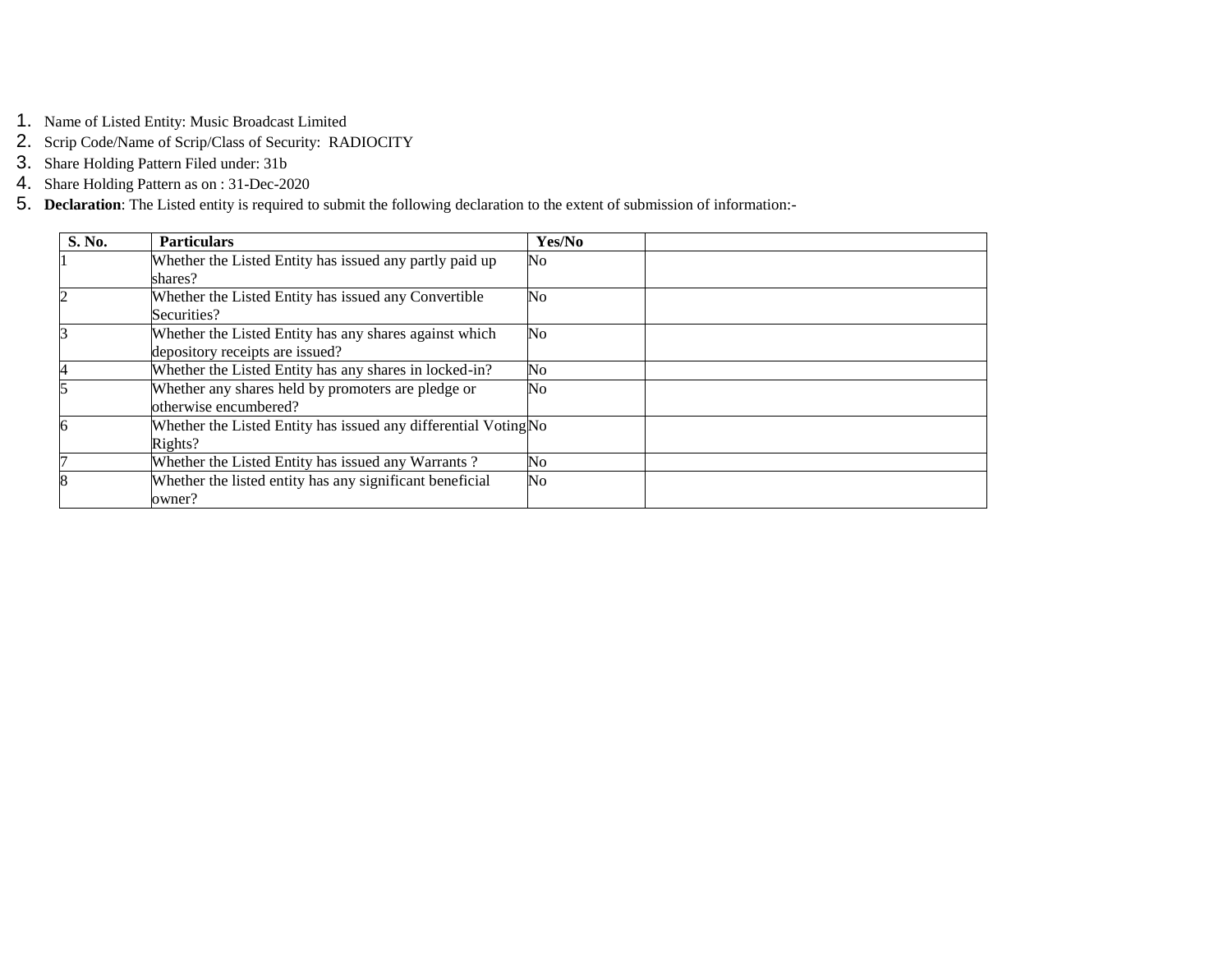## Table I - Summary Statement holding of specified securities

| <b>Categ</b><br>$\boldsymbol{\theta}$<br>rrv<br>$\vec{a}$ | <b>Category</b><br>пı<br>sharehold<br>er<br>$(\dot{II})$ | Nos.<br>of<br>share<br>(TII) | No. of<br>fully<br>paid up<br><b>shares</b><br>held<br>(IV) | No.<br>$\overrightarrow{g}$ <i>Partly</i><br>equity<br><i>shares</i><br>held<br>(V) | No. of<br>shares<br>underlyi<br><i>Depositor</i><br><b>Receipts</b><br>(VI) | Total<br>nos.<br><i>shares</i><br>held<br>$(VII) =$<br>$(V)+(V)+$<br>(VI) | <b>Shareho</b><br>$\begin{matrix}\n\text{iding} & \text{as} \\ a & \text{%} & \text{of}\n\end{matrix}$<br><i>calculate</i><br>$\frac{\overline{per}}{\overline{1957}}$<br>$\frac{1957}{(VIII)}$<br>As $a\%$ |                                       | <b>No of Voting</b><br><b>Rights</b> | <b>Number of Voting<br/>Rights held in each<br/>class of securities</b><br>(TX) | Tо                                                                     | No.<br>$\frac{\partial f}{\partial h}$<br><b>Outsta</b><br>conve<br>securi<br><i>(inclu</i><br><del>Warr</del> | <b>Shareholding</b><br>as a %<br>assuming<br><i>of convertible</i><br>securities (as<br><i>percentage of</i><br>diluted share<br>capital) | <b>Number</b><br>of<br>Locked<br>(XII)<br>N | Asa                                              | N                    | <b>Number</b><br>$\frac{of}{\text{Shares}}$<br><i><b>otherwise</b></i><br>encumbere<br>(XIII)<br>Asa | <b>Number</b><br>of equity<br>shares<br>$\overline{\mathbf{m}}$<br>demateriali<br>ed form |
|-----------------------------------------------------------|----------------------------------------------------------|------------------------------|-------------------------------------------------------------|-------------------------------------------------------------------------------------|-----------------------------------------------------------------------------|---------------------------------------------------------------------------|-------------------------------------------------------------------------------------------------------------------------------------------------------------------------------------------------------------|---------------------------------------|--------------------------------------|---------------------------------------------------------------------------------|------------------------------------------------------------------------|----------------------------------------------------------------------------------------------------------------|-------------------------------------------------------------------------------------------------------------------------------------------|---------------------------------------------|--------------------------------------------------|----------------------|------------------------------------------------------------------------------------------------------|-------------------------------------------------------------------------------------------|
|                                                           |                                                          |                              |                                                             |                                                                                     |                                                                             |                                                                           | $(A+B+C)$<br>2)                                                                                                                                                                                             | Cla<br>S S<br>eg:<br>$\boldsymbol{X}$ | Cla<br>S S<br>eg:<br>y               | Tot al                                                                          | tal<br>as<br>a<br>$\%$<br><b>of</b><br>$(A^+$<br>$B+$<br>$\mathcal{C}$ | (X)                                                                                                            | $\frac{(XI) =}{\overbrace{AS} \overbrace{a} \sqrt[n]{a}}$<br>$\overline{A+B+C2}$                                                          | о.<br>$\overline{a}$                        | $\%$<br>of<br>tota<br>Sh<br>ar<br>es<br>hel<br>d | 0.<br>$\overline{a}$ | $%$ of<br>total<br><b>Shar</b><br>e <sub>s</sub><br>held<br>(b)                                      | (XIV)                                                                                     |
| A                                                         | Promoter &<br>Promoter<br>Group                          | h.                           | 2559896490                                                  |                                                                                     |                                                                             | 255989649 74.05                                                           |                                                                                                                                                                                                             | 255980<br>9649                        |                                      | 25598964                                                                        | 74.05 0                                                                |                                                                                                                | 74.05                                                                                                                                     |                                             |                                                  |                      |                                                                                                      | 255989649                                                                                 |
| $\mathbf B$                                               | Public                                                   | 29092                        | 89695976                                                    |                                                                                     |                                                                             | 89695976                                                                  | 25.95                                                                                                                                                                                                       | 896950<br>976                         |                                      | 89695976 25.95 0                                                                |                                                                        |                                                                                                                | 25.95                                                                                                                                     |                                             |                                                  |                      |                                                                                                      | 89695739                                                                                  |
| $\mathbf C$                                               | Non Promoter-0<br>Non Public                             |                              |                                                             |                                                                                     |                                                                             |                                                                           |                                                                                                                                                                                                             |                                       |                                      |                                                                                 |                                                                        |                                                                                                                |                                                                                                                                           |                                             |                                                  |                      |                                                                                                      |                                                                                           |
| C <sub>1</sub>                                            | <b>Shares</b><br>underlying<br><b>DRs</b>                |                              |                                                             |                                                                                     |                                                                             |                                                                           |                                                                                                                                                                                                             |                                       |                                      |                                                                                 |                                                                        |                                                                                                                |                                                                                                                                           |                                             |                                                  |                      |                                                                                                      |                                                                                           |
| $\overline{C2}$                                           | Shares held by 0<br>Employee<br><b>Trusts</b>            |                              |                                                             |                                                                                     |                                                                             |                                                                           |                                                                                                                                                                                                             |                                       |                                      |                                                                                 |                                                                        |                                                                                                                |                                                                                                                                           |                                             |                                                  |                      |                                                                                                      |                                                                                           |
|                                                           | Total                                                    | 29094                        | 3456856250                                                  |                                                                                     |                                                                             | 345685625 100                                                             |                                                                                                                                                                                                             | 345680<br>5625                        |                                      | 34568562                                                                        | 100                                                                    |                                                                                                                | 100                                                                                                                                       |                                             |                                                  |                      |                                                                                                      | 345685388                                                                                 |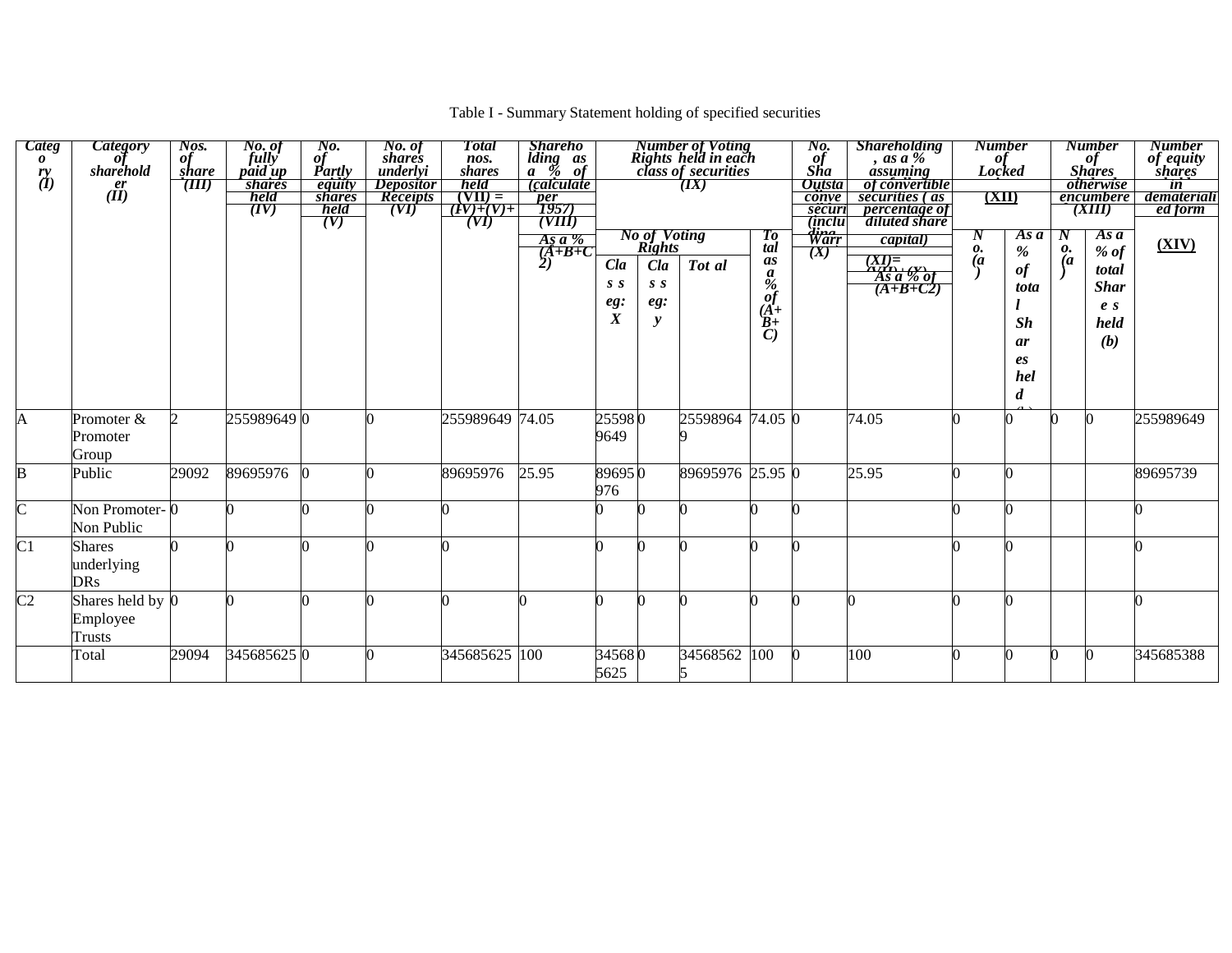|  |  | Table II - Statement showing shareholding pattern of the Promoter and Promoter Group |  |  |
|--|--|--------------------------------------------------------------------------------------|--|--|
|  |  |                                                                                      |  |  |

|   | Category &             | PAN                 | No. of         | No. of                                           | Partly           | Nos. of                       | <b>Total</b>                                                                                | <b>Sharehol</b> Number of Voting Rights      |                  |                               |                |                                 | No. of                         | <i><b>Shareholdi</b></i>                                                       |                | Number of                           |                          | Number of                         | Number of                                         |
|---|------------------------|---------------------|----------------|--------------------------------------------------|------------------|-------------------------------|---------------------------------------------------------------------------------------------|----------------------------------------------|------------------|-------------------------------|----------------|---------------------------------|--------------------------------|--------------------------------------------------------------------------------|----------------|-------------------------------------|--------------------------|-----------------------------------|---------------------------------------------------|
|   | of the<br>Shareholders | $(\Pi)$             | <i>shareh</i>  | fully                                            | <i>paid-up</i>   | <i>shares</i>                 | $\overline{nos.}$                                                                           | ding %<br>calculate                          |                  |                               |                | <b>each class of securities</b> | <b>Shares</b>                  | $\overline{g}$ , as a %                                                        |                | Locked in                           |                          | <b>Shares</b>                     | equity                                            |
|   | $\bm{\pi}$             |                     | older<br>(III) | paid<br>$\boldsymbol{u}\boldsymbol{p}$           | equity<br>shares | underlyin<br><i>Depositor</i> | <i>shares</i><br>held                                                                       |                                              |                  |                               | (IX)           |                                 | Underlyin<br><b>Outstandin</b> | assuming<br><b>Full</b>                                                        |                | <i>shares</i><br>$\overline{(XII)}$ |                          | $p$ ledged or<br><i>otherwise</i> | shares held<br>$\overline{\mathbf{in}}$           |
|   |                        |                     |                | equity                                           | held             | Receipts                      |                                                                                             | <u>d as per</u><br>SCRR,<br>1957             |                  |                               |                |                                 | convertible                    | conversion                                                                     |                |                                     |                          | <i>encumbere</i>                  | demateriali                                       |
|   |                        |                     |                | <i>share</i>                                     | (V)              | (VI)                          | $\begin{array}{c}\n\hline\n\text{[VII]} \\ \hline\n\text{[V+V+} \\ \text{VI)}\n\end{array}$ |                                              |                  |                               |                |                                 |                                | -of                                                                            |                |                                     |                          | (XIII)                            | ed form                                           |
|   |                        |                     |                | $\frac{\overline{s}}{\overline{s}}$ held<br>(IV) |                  |                               |                                                                                             |                                              |                  | <b>No of Voting</b><br>Rights |                | <b>Total</b>                    | securities<br>(including)      | convertible                                                                    | $\bm{N}$       | As a                                | N                        | As a                              | $\frac{\partial \mathbf{w}}{\partial \mathbf{X}}$ |
|   |                        |                     |                |                                                  |                  |                               |                                                                                             | $\frac{As\ a\ \%}{(A+B+C)}$                  |                  |                               |                |                                 | <i>Warrants</i>                | securities (                                                                   | 0.             | $\%$                                | $\boldsymbol{\varrho}$ . | $%$ of                            |                                                   |
|   |                        |                     |                |                                                  |                  |                               |                                                                                             |                                              |                  |                               |                | $\frac{as}{\%}$ of              | (X)                            | as a                                                                           | $\overline{a}$ |                                     | $\overline{a}$           |                                   |                                                   |
|   |                        |                     |                |                                                  |                  |                               |                                                                                             | $\overline{\overline{\text{}}(\text{VIII})}$ | <b>Clas</b>      | <b>Clas</b>                   | To             | Total                           |                                | <i>percentage</i><br>of diluted                                                |                | $\it of$                            |                          | total                             |                                                   |
|   |                        |                     |                |                                                  |                  |                               |                                                                                             |                                              |                  |                               |                | <b>Votin</b>                    |                                |                                                                                |                | tota                                |                          | shar                              |                                                   |
|   |                        |                     |                |                                                  |                  |                               |                                                                                             |                                              | $\overset{S}{X}$ | $\overset{s}{Y}$              | $\frac{t}{al}$ | $\frac{g}{right}$               |                                | <i>share</i>                                                                   |                |                                     |                          | e <sub>s</sub>                    |                                                   |
|   |                        |                     |                |                                                  |                  |                               |                                                                                             |                                              |                  |                               |                |                                 |                                |                                                                                |                | <b>Sha</b>                          |                          | held                              |                                                   |
|   |                        |                     |                |                                                  |                  |                               |                                                                                             |                                              |                  |                               |                |                                 |                                |                                                                                |                |                                     |                          |                                   |                                                   |
|   |                        |                     |                |                                                  |                  |                               |                                                                                             |                                              |                  |                               |                |                                 |                                |                                                                                |                | $r$ es                              |                          | (b)                               |                                                   |
|   |                        |                     |                |                                                  |                  |                               |                                                                                             |                                              |                  |                               |                |                                 |                                | $\frac{capital)}{(XI) =$<br>$\frac{(YII)+(X)}{% of}$<br>$\frac{WII+X}{A+B+CZ}$ |                | hel                                 |                          |                                   |                                                   |
|   |                        |                     |                |                                                  |                  |                               |                                                                                             |                                              |                  |                               |                |                                 |                                |                                                                                |                |                                     |                          |                                   |                                                   |
|   | Indian                 |                     |                |                                                  |                  |                               |                                                                                             |                                              |                  |                               |                |                                 |                                |                                                                                |                | ∩                                   |                          |                                   |                                                   |
| a | Individuals/Hind       |                     |                | 2915510                                          |                  |                               | 2915512 0.84                                                                                |                                              | 2915510          |                               | 29150.84       |                                 |                                | 0.84                                                                           |                | U                                   |                          |                                   | 2915512                                           |
|   | u undivided            |                     |                |                                                  |                  |                               |                                                                                             |                                              |                  |                               | 512            |                                 |                                |                                                                                |                |                                     |                          |                                   |                                                   |
|   | Family                 |                     |                |                                                  |                  |                               |                                                                                             |                                              |                  |                               |                |                                 |                                |                                                                                |                |                                     |                          |                                   |                                                   |
|   |                        |                     |                |                                                  |                  |                               |                                                                                             |                                              |                  |                               |                |                                 |                                |                                                                                |                |                                     |                          |                                   |                                                   |
|   | RUCHI GUPTA AARP 1     |                     |                | 2915510                                          |                  |                               | 2915512 0.84                                                                                |                                              | 2915510          |                               | 29150.84       |                                 |                                | 0.84                                                                           | 0              | O                                   |                          | O.                                | 2915512                                           |
|   |                        | G1908               |                |                                                  |                  |                               |                                                                                             |                                              |                  |                               | 512            |                                 |                                |                                                                                |                |                                     |                          |                                   |                                                   |
|   |                        |                     |                |                                                  |                  |                               |                                                                                             |                                              |                  |                               |                |                                 |                                |                                                                                |                |                                     |                          |                                   |                                                   |
|   | Central                |                     |                |                                                  |                  |                               |                                                                                             |                                              |                  |                               |                |                                 |                                |                                                                                |                | n                                   |                          |                                   |                                                   |
|   | Government/            |                     |                |                                                  |                  |                               |                                                                                             |                                              |                  |                               |                |                                 |                                |                                                                                |                |                                     |                          |                                   |                                                   |
|   |                        |                     |                |                                                  |                  |                               |                                                                                             |                                              |                  |                               |                |                                 |                                |                                                                                |                |                                     |                          |                                   |                                                   |
|   | State                  |                     |                |                                                  |                  |                               |                                                                                             |                                              |                  |                               |                |                                 |                                |                                                                                |                |                                     |                          |                                   |                                                   |
|   | Government(s)          |                     |                |                                                  |                  |                               |                                                                                             |                                              |                  |                               |                |                                 |                                |                                                                                |                |                                     |                          |                                   |                                                   |
|   | Financial              |                     |                |                                                  |                  |                               | ∩                                                                                           |                                              |                  |                               | 0              |                                 |                                |                                                                                |                | n                                   |                          |                                   |                                                   |
|   | Institutions/          |                     |                |                                                  |                  |                               |                                                                                             |                                              |                  |                               |                |                                 |                                |                                                                                |                |                                     |                          |                                   |                                                   |
|   | <b>Banks</b>           |                     |                |                                                  |                  |                               |                                                                                             |                                              |                  |                               |                |                                 |                                |                                                                                |                |                                     |                          |                                   |                                                   |
| d | Any Other              |                     |                | 2530740                                          |                  |                               | 2530741373.21                                                                               |                                              | 2530740          |                               |                | 2530 73.21                      |                                | 73.21                                                                          |                | U                                   |                          |                                   | 253074137                                         |
|   |                        |                     |                |                                                  |                  |                               |                                                                                             |                                              |                  |                               |                |                                 |                                |                                                                                |                |                                     |                          |                                   |                                                   |
|   | (specify)              |                     |                | 137                                              |                  |                               |                                                                                             |                                              | 137              |                               | 7413           |                                 |                                |                                                                                |                |                                     |                          |                                   |                                                   |
|   |                        |                     |                |                                                  |                  |                               |                                                                                             |                                              |                  |                               |                |                                 |                                |                                                                                |                |                                     |                          |                                   |                                                   |
|   | <b>Bodies</b>          |                     |                | 2530740                                          |                  |                               | 2530741373.21                                                                               |                                              | 2530740          |                               |                | 2530 73.21                      |                                | 73.21                                                                          | ∩              | <sup>o</sup>                        |                          | <sup>0</sup>                      | 253074137                                         |
|   | Corporate              |                     |                | 137                                              |                  |                               |                                                                                             |                                              | 137              |                               | 7413           |                                 |                                |                                                                                |                |                                     |                          |                                   |                                                   |
|   |                        |                     |                |                                                  |                  |                               |                                                                                             |                                              |                  |                               |                |                                 |                                |                                                                                |                |                                     |                          |                                   |                                                   |
|   | <b>JAGRAN</b>          |                     |                |                                                  |                  |                               |                                                                                             |                                              |                  |                               |                | 2530 73.21                      |                                | 73.21                                                                          | 0              | O.                                  |                          |                                   | 253074137                                         |
|   |                        | $AAAC$ <sup>1</sup> |                | 2530740                                          |                  |                               | 2530741373.21                                                                               |                                              | 2530740          |                               |                |                                 |                                |                                                                                |                |                                     |                          | $\mathbf{0}$                      |                                                   |
|   | <b>PRAKASHAN</b>       | J3404               |                | 137                                              |                  |                               |                                                                                             |                                              | 137              |                               | 7413           |                                 |                                |                                                                                |                |                                     |                          |                                   |                                                   |
|   | <b>LIMITED</b>         |                     |                |                                                  |                  |                               |                                                                                             |                                              |                  |                               |                |                                 |                                |                                                                                |                |                                     |                          |                                   |                                                   |
|   | Sub-Total $(A)(1)$     |                     |                | 2559890                                          |                  |                               | 2559896474.05                                                                               |                                              | 2559890          |                               |                | 2559 74.05                      |                                | 74.05                                                                          |                | 0                                   | n.                       | 0                                 | 255989649                                         |
|   |                        |                     |                | 649                                              |                  |                               |                                                                                             |                                              | 649              |                               | 8964           |                                 |                                |                                                                                |                |                                     |                          |                                   |                                                   |
|   |                        |                     |                |                                                  |                  |                               |                                                                                             |                                              |                  |                               |                |                                 |                                |                                                                                |                |                                     |                          |                                   |                                                   |
|   |                        |                     |                |                                                  |                  |                               |                                                                                             |                                              |                  |                               |                |                                 |                                |                                                                                |                |                                     |                          |                                   |                                                   |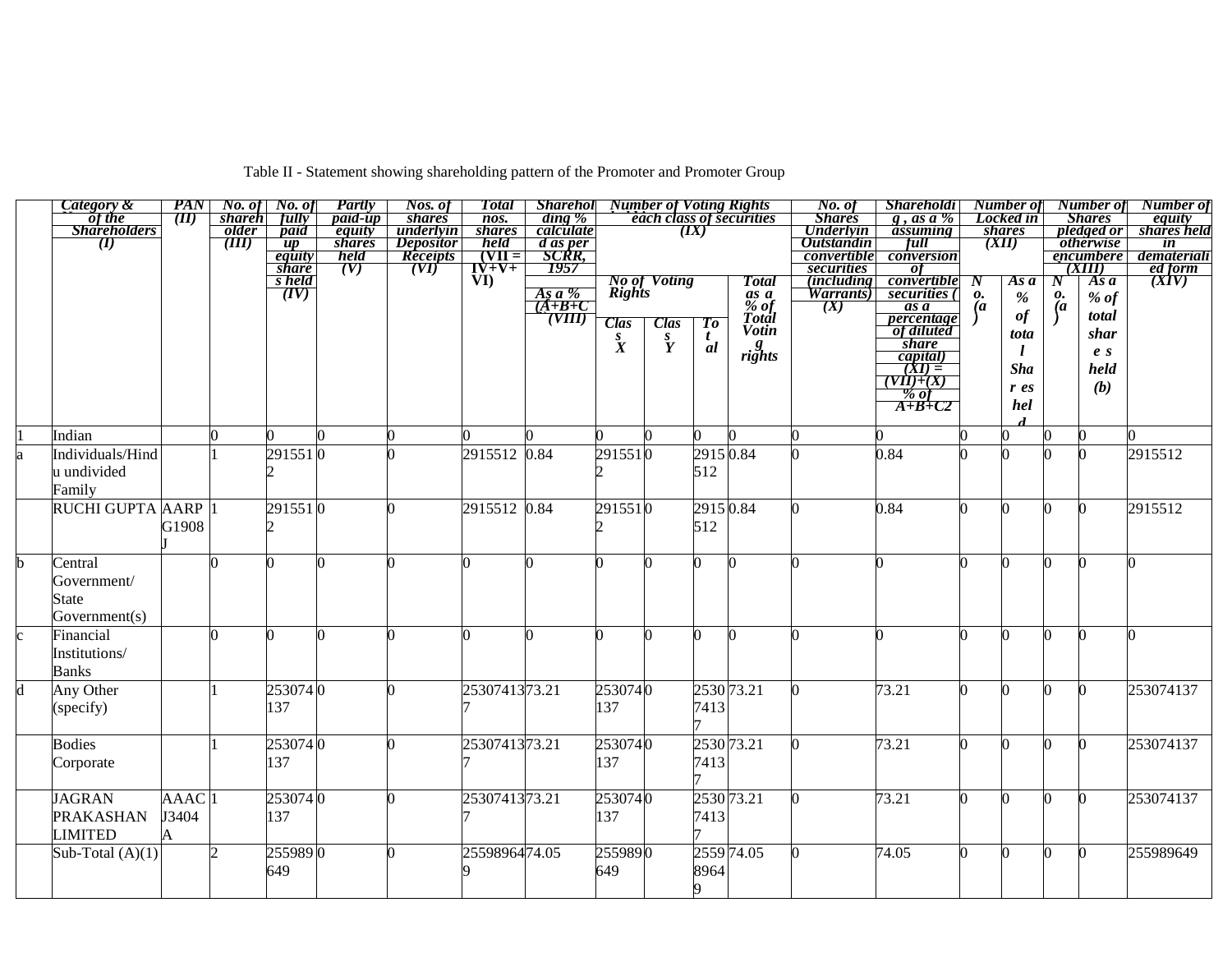| 2 | Foreign            |  |         |  |               |         |      |            |       | $\Omega$ |  |           |
|---|--------------------|--|---------|--|---------------|---------|------|------------|-------|----------|--|-----------|
| a | Individuals        |  |         |  |               |         |      |            |       |          |  |           |
|   | (Non-Resident      |  |         |  |               |         |      |            |       |          |  |           |
|   | Individuals/       |  |         |  |               |         |      |            |       |          |  |           |
|   | Foreign            |  |         |  |               |         |      |            |       |          |  |           |
|   | Individuals)       |  |         |  |               |         |      |            |       |          |  |           |
|   | Government         |  |         |  |               |         |      |            |       |          |  |           |
|   | Institutions       |  |         |  |               |         |      |            |       |          |  |           |
|   | Foreign Portfolio  |  |         |  |               |         |      |            |       |          |  |           |
|   | Investor           |  |         |  |               |         |      |            |       |          |  |           |
|   | Any Other          |  |         |  |               |         |      |            |       |          |  |           |
|   | (specify)          |  |         |  |               |         |      |            |       |          |  |           |
|   | Sub-Total $(A)(2)$ |  |         |  |               |         |      |            |       |          |  |           |
|   | Total              |  | 2559890 |  | 2559896474.05 | 2559890 |      | 2559 74.05 | 74.05 |          |  | 255989649 |
|   | Shareholding of    |  | 649     |  |               | 649     | 8964 |            |       |          |  |           |
|   | Promoter and       |  |         |  |               |         |      |            |       |          |  |           |
|   | Promoter Group     |  |         |  |               |         |      |            |       |          |  |           |
|   | $(A)=$             |  |         |  |               |         |      |            |       |          |  |           |
|   | $(A)(1)+(A)(2)$    |  |         |  |               |         |      |            |       |          |  |           |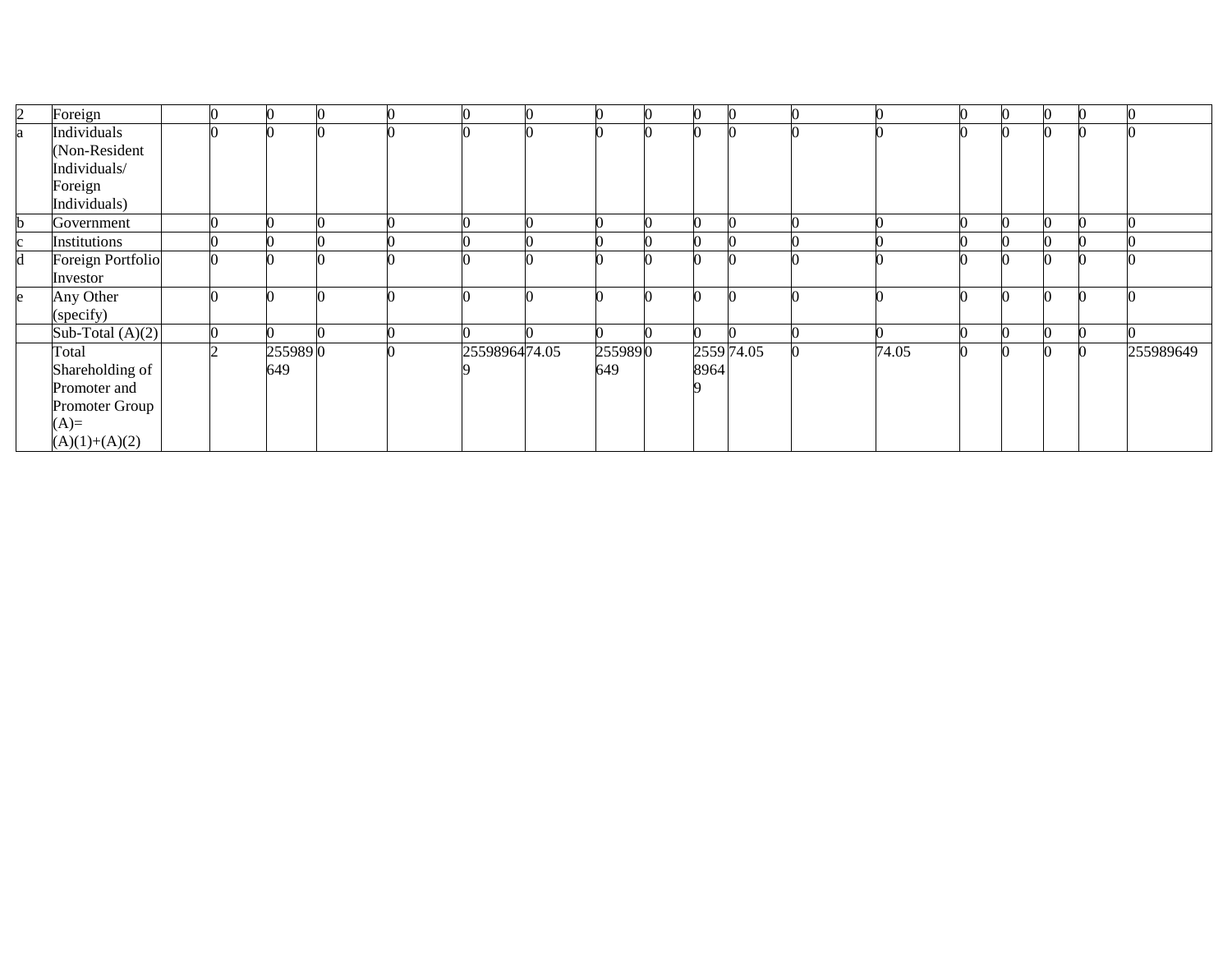| Table III - Statement showing shareholding pattern of the Public shareholder |  |
|------------------------------------------------------------------------------|--|
|------------------------------------------------------------------------------|--|

|                | Category &<br>Name of the<br>Shareholders<br>$\overline{(\mathbf{I})}$               | $\frac{P_{A}}{N}$         | Nos.<br>of<br>share<br>h<br>older<br>(III) | No.<br>of<br>fully<br>paid                                               | Partly<br>paid-<br>$\boldsymbol{u}$<br>equity | Nos. of<br>shares<br>underlyi<br>ng              | <b>Total</b><br>nos.<br>share<br>$\boldsymbol{S}$          | <b>Shareh</b><br>ol ding<br>$\frac{9}{6}$<br>calcula             |                                                        |                                                                     | (IX)                                                 | <b>Number of Voting Rights</b><br>held in each class of<br>securities | No. of<br><b>Shares</b><br>Underlyi<br>ng                                                  | <b>Total</b><br>sharehold<br>in $g$ , $as$<br>$a\%$                                | <b>Number</b><br>(XII)                   | of<br>Locked<br>in<br>shares                     |                                                                                   | <b>Number</b><br>of Shares<br>pledged<br><b>or</b>                        | <b>Number</b><br>of equity<br>shares<br>held in |
|----------------|--------------------------------------------------------------------------------------|---------------------------|--------------------------------------------|--------------------------------------------------------------------------|-----------------------------------------------|--------------------------------------------------|------------------------------------------------------------|------------------------------------------------------------------|--------------------------------------------------------|---------------------------------------------------------------------|------------------------------------------------------|-----------------------------------------------------------------------|--------------------------------------------------------------------------------------------|------------------------------------------------------------------------------------|------------------------------------------|--------------------------------------------------|-----------------------------------------------------------------------------------|---------------------------------------------------------------------------|-------------------------------------------------|
|                |                                                                                      |                           |                                            | $\mu$<br>equit<br>$\mathbf{y}$<br>shar<br>e <sub>s</sub><br>held<br>(TV) | share<br>s held<br>(V)                        | <b>Deposito</b><br>ry<br><b>Receipts</b><br>(VI) | held<br><b>VII</b><br>$\equiv$<br>$IV+V+V$<br>$\mathbf{I}$ | te d as<br>per<br>SCRR,<br>1957<br>As $a$ %<br>of<br>$A \perp R$ | Rights<br>Clas<br>$\boldsymbol{S}$<br>$\boldsymbol{X}$ | <b>No of Voting</b><br>Clas<br>$\boldsymbol{s}$<br>$\boldsymbol{Y}$ | $\boldsymbol{\mathit{To}}$<br>$\boldsymbol{t}$<br>al | <b>Total</b><br>as a<br>% $of$<br><b>Total</b><br>Votin<br>$\pmb{g}$  | <b>Outstandi</b><br>ng<br>convertibl<br>$\boldsymbol{e}$<br>securities<br><i>(includin</i> | assuming<br>full<br>conversio<br>$\boldsymbol{n}$ of<br>convertib<br>le<br>aawitia | $\boldsymbol{N}$<br>0.<br>$\overline{a}$ | As a<br>%<br>of<br>tota<br>$\iota$<br><b>Sha</b> | No.<br>(N <sup>2</sup> )<br>$\boldsymbol{0}$ t<br>ap<br>pli<br>ca<br>$\mathbf{h}$ | Asa<br>$%$ of<br>total<br>shar<br>e <sub>s</sub><br>held<br>$N_{\alpha}t$ | demateria<br>liz ed<br>form<br>(XIV)            |
|                | Institutions                                                                         |                           | n                                          |                                                                          |                                               |                                                  |                                                            |                                                                  |                                                        |                                                                     |                                                      |                                                                       |                                                                                            |                                                                                    |                                          |                                                  |                                                                                   |                                                                           |                                                 |
| a              | Mutual Funds/                                                                        |                           |                                            | 2442140<br>68                                                            |                                               |                                                  | 244214687.06                                               |                                                                  | 2442140<br>68                                          |                                                                     | 24427.06<br>1468                                     |                                                                       |                                                                                            | 7.06                                                                               |                                          |                                                  |                                                                                   |                                                                           | 24421468                                        |
|                | <b>FRANKLIN</b><br><b>INDIA</b><br><b>SMALLER</b><br><b>COMPANIES</b><br><b>FUND</b> | <b>AAAT</b><br>T4931<br>H |                                            | 2442140<br>68                                                            |                                               |                                                  | 244214687.06                                               |                                                                  | 2442140<br>68                                          |                                                                     | 2442 7.06<br>1468                                    |                                                                       |                                                                                            | 7.06                                                                               | <sup>o</sup>                             |                                                  |                                                                                   |                                                                           | 24421468                                        |
| h              | Venture Capital<br>Funds                                                             |                           | <sup>0</sup>                               |                                                                          |                                               |                                                  |                                                            |                                                                  | n                                                      |                                                                     |                                                      |                                                                       |                                                                                            |                                                                                    | 0                                        |                                                  |                                                                                   |                                                                           |                                                 |
|                | Alternate<br>Investment<br>Funds                                                     |                           | っ                                          | 1947320                                                                  |                                               |                                                  | 1947328                                                    | 0.56                                                             | 1947320                                                |                                                                     | 1947 0.56<br>328                                     |                                                                       |                                                                                            | 0.56                                                                               | ∩                                        |                                                  |                                                                                   |                                                                           | 1947328                                         |
| d              | Foreign Venture<br>Capital Investors                                                 |                           | <sup>0</sup>                               |                                                                          |                                               |                                                  |                                                            |                                                                  |                                                        |                                                                     |                                                      |                                                                       |                                                                                            | n                                                                                  | <sup>o</sup>                             |                                                  |                                                                                   |                                                                           |                                                 |
|                | Foreign Portfolio<br>Investors                                                       |                           | 3                                          | 4664890                                                                  |                                               |                                                  | 466489                                                     | 0.13                                                             | 4664890                                                |                                                                     | 46640.13<br>89                                       |                                                                       |                                                                                            | 0.13                                                                               | ∩                                        |                                                  |                                                                                   |                                                                           | 466489                                          |
|                | Financial<br>Institutions/<br><b>Banks</b>                                           |                           |                                            | 507                                                                      | O                                             |                                                  | 507                                                        |                                                                  | 507                                                    |                                                                     | 507                                                  |                                                                       |                                                                                            |                                                                                    |                                          |                                                  |                                                                                   |                                                                           | 507                                             |
| g              | Insurance<br>Companies                                                               |                           | O.                                         |                                                                          |                                               |                                                  |                                                            |                                                                  |                                                        |                                                                     |                                                      |                                                                       |                                                                                            | n                                                                                  | 0                                        |                                                  |                                                                                   |                                                                           |                                                 |
|                | Provident Funds/<br><b>Pension Funds</b>                                             |                           | n.                                         |                                                                          | O                                             |                                                  |                                                            |                                                                  |                                                        |                                                                     |                                                      |                                                                       |                                                                                            |                                                                                    | <sup>o</sup>                             |                                                  |                                                                                   |                                                                           |                                                 |
|                | Any Other<br>(specify)                                                               |                           |                                            | 2584640                                                                  |                                               |                                                  | 2584640 0.75                                               |                                                                  | 2584640                                                |                                                                     | 2584 0.75<br>640                                     |                                                                       |                                                                                            | 0.75                                                                               | 0                                        |                                                  |                                                                                   |                                                                           | 2584640                                         |
|                | Other                                                                                |                           |                                            | 2584640                                                                  |                                               |                                                  | 2584640 0.75                                               |                                                                  | 2584640                                                |                                                                     | 2584 0.75<br>640                                     |                                                                       |                                                                                            | 0.75                                                                               | 0                                        |                                                  |                                                                                   |                                                                           | 2584640                                         |
|                | Sub-Total $(B)(1)$                                                                   |                           | Q                                          | 2942040<br>32                                                            |                                               |                                                  | 294204328.51                                               |                                                                  | 2942040<br>32                                          |                                                                     | 2942 8.51<br>0432                                    |                                                                       |                                                                                            | 8.51                                                                               | n                                        |                                                  |                                                                                   |                                                                           | 29420432                                        |
| $\overline{2}$ | Central                                                                              |                           | 0                                          | 0                                                                        | $\bf{0}$                                      |                                                  |                                                            |                                                                  | 0                                                      | 0                                                                   |                                                      |                                                                       |                                                                                            | 0                                                                                  | 0                                        |                                                  |                                                                                   |                                                                           |                                                 |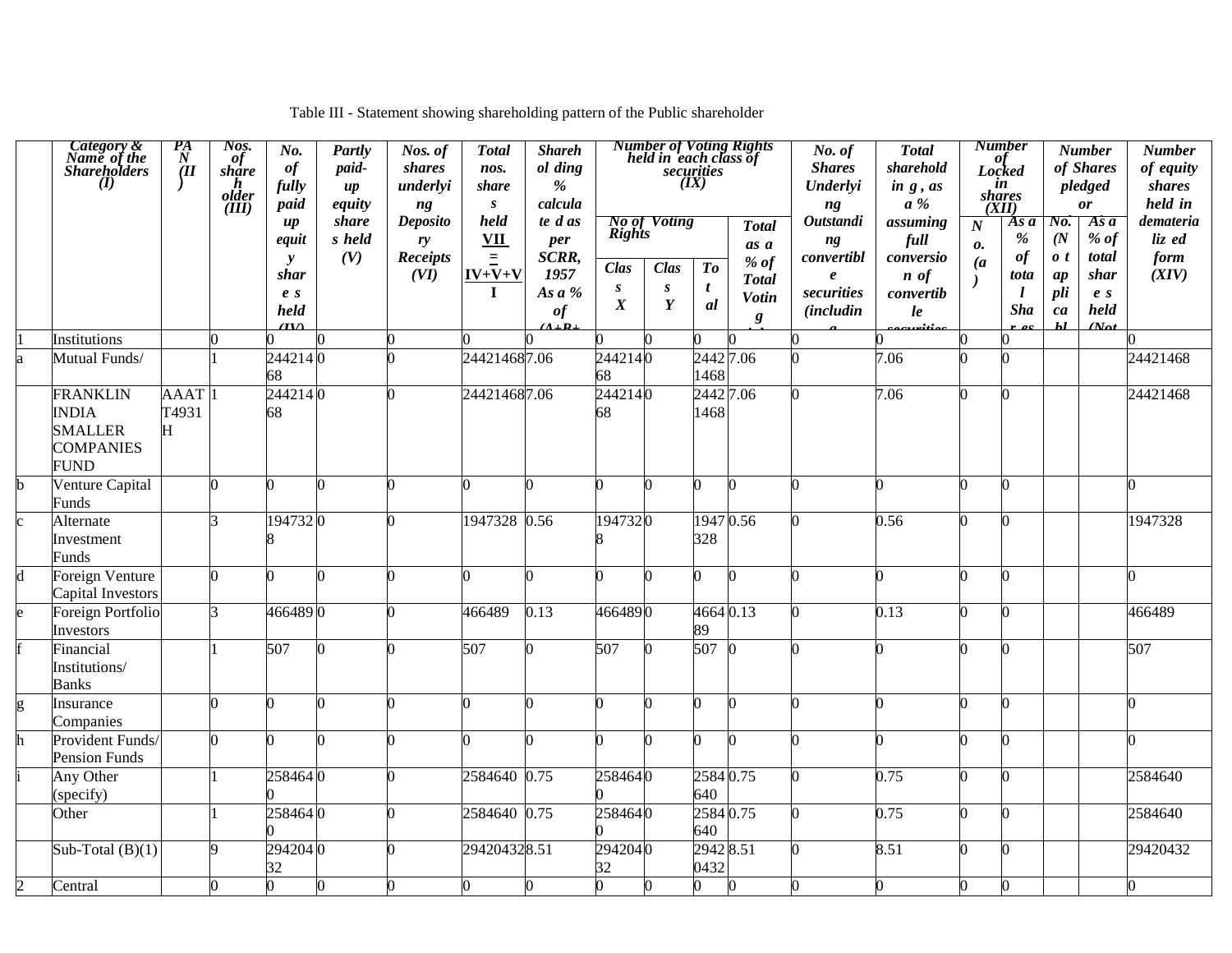|                         | Government/<br>State<br>Government(s)/<br>President of                                         |                                   |       |               |   |               |      |               |                              |  |                  |              |  |                   |
|-------------------------|------------------------------------------------------------------------------------------------|-----------------------------------|-------|---------------|---|---------------|------|---------------|------------------------------|--|------------------|--------------|--|-------------------|
|                         | India<br>Sub-Total $(B)(2)$                                                                    |                                   |       |               |   |               |      |               | O                            |  |                  | n            |  |                   |
| 3                       | Non-institutions                                                                               |                                   |       |               |   |               |      |               | O                            |  |                  |              |  |                   |
| a                       | Individuals -                                                                                  |                                   | 27340 | 4712310<br>34 |   | 4712313413.63 |      | 4712310<br>34 | 4712 13.63<br>3134           |  | 13.63            | <sup>o</sup> |  | 47122897          |
|                         | Individual<br>shareholders<br>holding nominal<br>share capital up<br>to Rs. 2 lakhs.           |                                   | 27293 | 2858730<br>89 |   | 285873898.27  |      | 2858730<br>89 | 28588.27<br>7389             |  | 8.27             | 0            |  | 28587152          |
| ii                      | Individual<br>shareholders<br>holding nominal<br>share capital in<br>excess of Rs. 2<br>lakhs. |                                   | 47    | 1853570<br>45 |   | 185357455.36  |      | 1853570<br>45 | 1853 5.36<br>5745            |  | 5.36             | 0            |  | 18535745          |
|                         | <b>NANDA</b><br><b>KISHORE</b><br><b>SHARMA</b>                                                | AAET <sup>1</sup><br>M6233<br>В   |       | 4494280       | 0 | 4494280 1.3   |      | 4494280       | 4494 1.3<br>280              |  | $1.\overline{3}$ | 0            |  | 4494280           |
|                         | <b>APURVA</b><br><b>PUROHIT</b>                                                                | $A A I P P$ <sup>1</sup><br>5125B |       | 4053120       |   | 4053125 1.17  |      | 4053120       | 4053 1.17<br>125             |  | 1.17             | 0            |  | 4053125           |
| h.                      | <b>NBFCs</b><br>registered with<br><b>RBI</b>                                                  |                                   |       |               |   |               |      |               | n                            |  |                  | 0            |  |                   |
|                         | <b>Employee Trusts</b>                                                                         |                                   |       |               |   |               |      |               | O.                           |  |                  | 0            |  |                   |
| $\overline{\mathsf{d}}$ | Overseas<br>Depositories<br>(holding DRs)<br>(balancing<br>figure)                             |                                   |       |               |   |               |      |               |                              |  |                  | 0            |  |                   |
|                         | Any Other<br>(specify)                                                                         |                                   | 1743  | 1315240<br>10 |   | 131524103.8   |      | 1315240<br>10 | 1315 3.8<br>2410             |  | 3.8              | n            |  | 13152410          |
|                         | <b>Bodies</b><br>Corporate                                                                     |                                   | 178   | 9741460       |   | 9741463 2.82  |      | 9741460       | 9741 2.82<br>463             |  | 2.82             | n            |  | 9741463           |
|                         | <b>RAJASTHAN</b><br><b>GLOBAL</b><br><b>SECURITIES</b><br><b>PRIVATE</b><br><b>LIMITED</b>     | AAAC <sup>1</sup><br>R4122<br>R   | 62    | 4476870       |   | 4476872 1.3   |      | 4476870       | 4476 1.3<br>872<br>1930 0.06 |  | 1.3<br>0.06      | 0<br>0       |  | 4476872<br>193072 |
|                         | Clearing                                                                                       |                                   |       | 1930720       |   | 193072        | 0.06 | 1930720       |                              |  |                  |              |  |                   |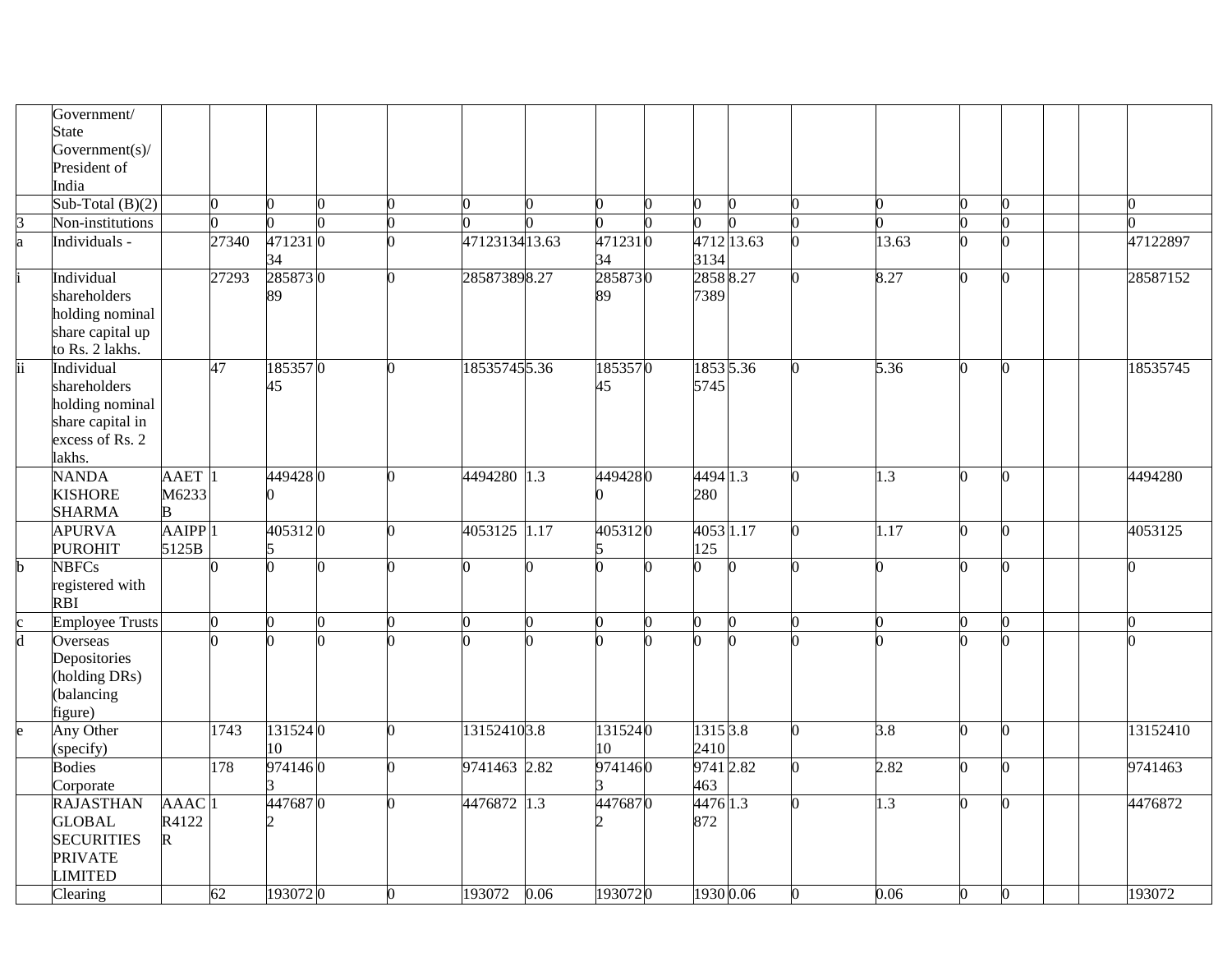| <b>Members</b>      |       |         |  |               |         | 72       |            |       |  |          |
|---------------------|-------|---------|--|---------------|---------|----------|------------|-------|--|----------|
| <b>HUF</b>          | 1194  | 1818980 |  | 1818980 0.53  | 1818980 | 18180.53 |            | 0.53  |  | 1818980  |
|                     |       |         |  |               |         | 980-     |            |       |  |          |
| Non-Resident        | 309   | 1398890 |  | 1398895 0.4   | 1398890 | 13980.4  |            | 0.4   |  | 1398895  |
| Indian (NRI)        |       |         |  |               |         | 895      |            |       |  |          |
| Sub-Total $(B)(3)$  | 29083 | 6027550 |  | 6027554417.44 | 6027550 |          | 6027 17.44 | 17.44 |  | 60275307 |
|                     |       | 44.     |  |               | 44      | 5544     |            |       |  |          |
| <b>Total Public</b> | 29092 | 8969590 |  | 8969597625.95 | 8969590 |          | 8969 25.95 | 25.95 |  | 89695739 |
| Shareholding        |       | 176     |  |               | 76      | 5976     |            |       |  |          |
| $(B)=$              |       |         |  |               |         |          |            |       |  |          |
| $(B)(1)+(B)(2)+($   |       |         |  |               |         |          |            |       |  |          |
| B(3)                |       |         |  |               |         |          |            |       |  |          |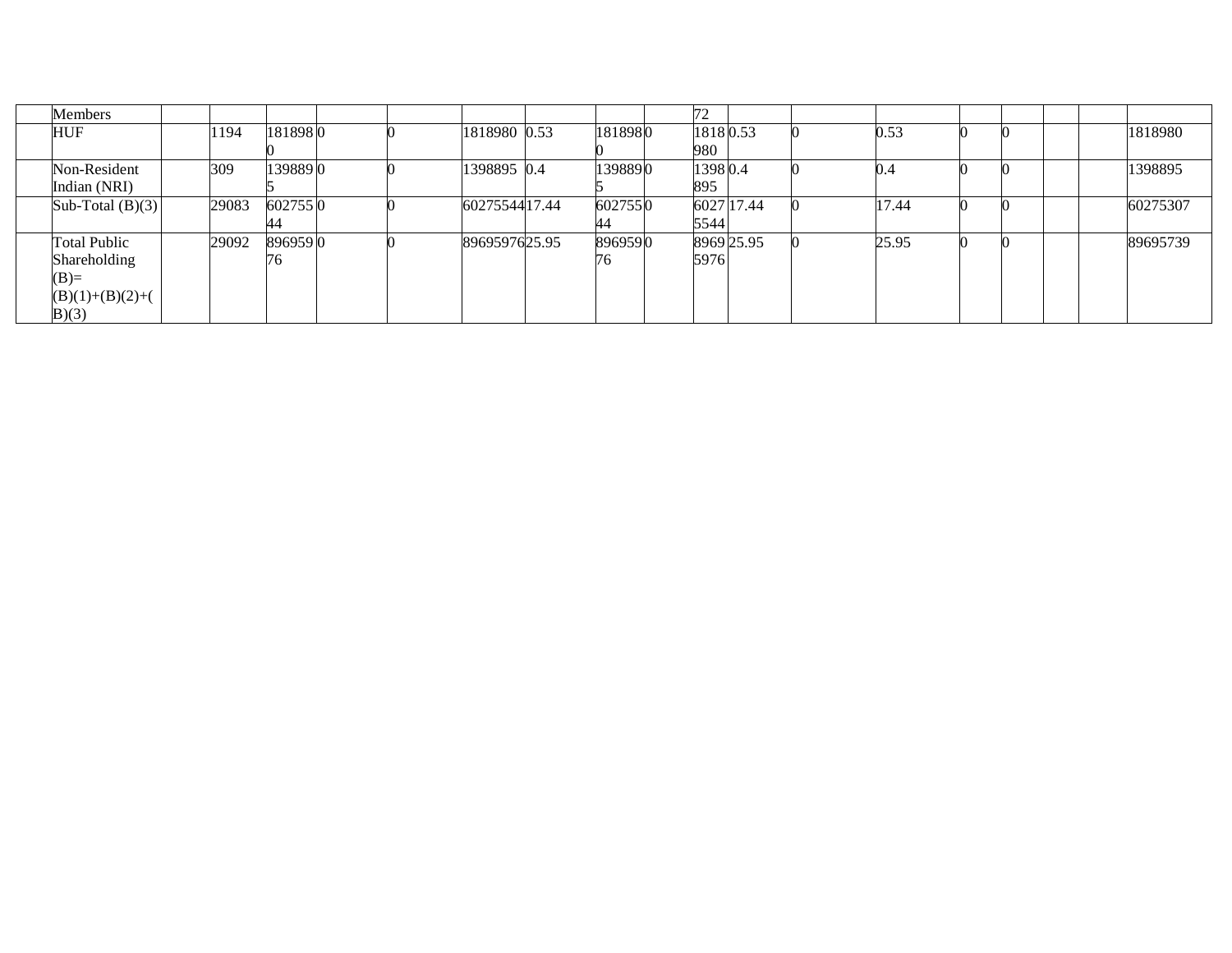|                | <b>Category &amp;</b> | <b>PAN</b> |               | <b><i>No. of</i></b> <i>No. of</i> | Partly         | Nos. of          | <b>Total</b>                | <b>Sharehol</b>           |                  | <b>Number of Voting Rights</b>       |      |                                 | No. of                           | <b>Total</b>            |     | Number of     |                    | Number of               | Number of                |
|----------------|-----------------------|------------|---------------|------------------------------------|----------------|------------------|-----------------------------|---------------------------|------------------|--------------------------------------|------|---------------------------------|----------------------------------|-------------------------|-----|---------------|--------------------|-------------------------|--------------------------|
|                | of the                | (II)       | <i>shareh</i> | fully                              | <i>paid-up</i> | <i>shares</i>    | <i>shares</i>               | ding %<br>calculate       |                  |                                      |      | <i>each class of securities</i> | <b>Shares</b>                    | shareholdi              |     | Locked in     |                    | <b>Shares</b>           | equity<br>shares held    |
|                | <b>Shareholders</b>   |            | older         | paid                               | equity         | underlyin        | held                        |                           |                  |                                      | (IX) |                                 | <b>Underlyin</b>                 | $g$ , as a %            |     | <i>shares</i> |                    | pledged or              |                          |
|                | $\bf{U}$              |            | (III)         | $\overline{up}$                    | shares         | <i>Depositor</i> | $(VII =$                    |                           |                  |                                      |      |                                 | <b>Outstandin</b>                | assuming                |     | (XII)         |                    | <i><b>otherwise</b></i> | $\overline{\mathbf{m}}$  |
|                |                       |            |               | equity<br><i>share</i>             | held<br>(V)    | <b>Receipts</b>  | $I\dot{V}+V+$<br>$\sqrt{1}$ | d as per<br>SCRR,<br>1957 |                  |                                      |      |                                 | <i>convertible</i><br>securities | full<br>conversion      |     |               |                    | encumbere<br>(XIII)     | demateriali              |
|                |                       |            |               | s held                             |                | (VI)             |                             |                           |                  |                                      |      | <b>Total</b>                    | <i>(including)</i>               | $\overline{of}$         | No. | Asa           | No.                | Asa                     |                          |
|                |                       |            |               | (TV)                               |                |                  |                             | $\frac{As a \%}{(A+B+C)}$ |                  | <b>No of Voting</b><br><b>Rights</b> |      |                                 | <i>Warrants</i> )                | convertible             |     |               |                    |                         | ed form<br>(XIV)<br>(Not |
|                |                       |            |               |                                    |                |                  |                             | (VIII)                    |                  |                                      |      |                                 | (X)                              | securities (            |     | $\%$          | (N)                | $%$ of                  | <i><b>Applicable</b></i> |
|                |                       |            |               |                                    |                |                  |                             |                           | Clas             | <b>Clas</b>                          | To   | as a<br>% of<br>Total           |                                  | as a                    |     | of            | $\boldsymbol{0}$ t | total                   |                          |
|                |                       |            |               |                                    |                |                  |                             |                           |                  |                                      | t    | <b>Votin</b>                    |                                  | percentage              |     | tota          | ap                 | shar                    |                          |
|                |                       |            |               |                                    |                |                  |                             |                           | $\overset{s}{X}$ | $\mathbf{\tilde{Y}}$                 | al   | $\mathit{rights}^g$             |                                  | of diluted              |     |               | pli                | e <sub>s</sub>          |                          |
|                |                       |            |               |                                    |                |                  |                             |                           |                  |                                      |      |                                 |                                  | <i>share</i>            |     |               |                    |                         |                          |
|                |                       |            |               |                                    |                |                  |                             |                           |                  |                                      |      |                                 |                                  | $\frac{capital)}{(XI)}$ |     | <b>Sha</b>    | ca                 | held                    |                          |
|                | Custodian/DR          |            |               |                                    |                |                  |                             |                           |                  |                                      |      |                                 |                                  |                         |     |               | 1.1                | $(M_{\alpha})$          |                          |
|                |                       |            |               |                                    |                |                  |                             |                           |                  |                                      |      |                                 |                                  |                         |     |               |                    |                         |                          |
|                | Holder                |            |               |                                    |                |                  |                             |                           |                  |                                      |      |                                 |                                  |                         |     |               |                    |                         |                          |
| $\overline{2}$ | Employee              |            |               |                                    |                |                  |                             |                           |                  |                                      |      |                                 |                                  |                         |     |               |                    |                         |                          |
|                | <b>Benefit Trust</b>  |            |               |                                    |                |                  |                             |                           |                  |                                      |      |                                 |                                  |                         |     |               |                    |                         |                          |
|                | under SEBI            |            |               |                                    |                |                  |                             |                           |                  |                                      |      |                                 |                                  |                         |     |               |                    |                         |                          |
|                | Share based           |            |               |                                    |                |                  |                             |                           |                  |                                      |      |                                 |                                  |                         |     |               |                    |                         |                          |
|                | Employee              |            |               |                                    |                |                  |                             |                           |                  |                                      |      |                                 |                                  |                         |     |               |                    |                         |                          |
|                | Benefit)              |            |               |                                    |                |                  |                             |                           |                  |                                      |      |                                 |                                  |                         |     |               |                    |                         |                          |
|                |                       |            |               |                                    |                |                  |                             |                           |                  |                                      |      |                                 |                                  |                         |     |               |                    |                         |                          |
|                | Regulations,          |            |               |                                    |                |                  |                             |                           |                  |                                      |      |                                 |                                  |                         |     |               |                    |                         |                          |
|                | 2014)                 |            |               |                                    |                |                  |                             |                           |                  |                                      |      |                                 |                                  |                         |     |               |                    |                         |                          |
|                | Total Non-            |            |               |                                    |                |                  |                             |                           |                  |                                      |      |                                 |                                  |                         |     |               |                    |                         |                          |
|                | Promoter-Non          |            |               |                                    |                |                  |                             |                           |                  |                                      |      |                                 |                                  |                         |     |               |                    |                         |                          |
|                | Public                |            |               |                                    |                |                  |                             |                           |                  |                                      |      |                                 |                                  |                         |     |               |                    |                         |                          |
|                |                       |            |               |                                    |                |                  |                             |                           |                  |                                      |      |                                 |                                  |                         |     |               |                    |                         |                          |
|                | Shareholding          |            |               |                                    |                |                  |                             |                           |                  |                                      |      |                                 |                                  |                         |     |               |                    |                         |                          |
|                | $(C)=$                |            |               |                                    |                |                  |                             |                           |                  |                                      |      |                                 |                                  |                         |     |               |                    |                         |                          |
|                | $(C)(1)+(C)(2)$       |            |               |                                    |                |                  |                             |                           |                  |                                      |      |                                 |                                  |                         |     |               |                    |                         |                          |

Table IV - Statement showing shareholding pattern of the Non Promoter- Non Public shareholder

Table V - Statement showing shareholding pattern of the Significant Beneficiary Owner (SBO)

| Name | D<br>r Af | ssport No.<br>case of a | Nationality | Details of<br>holding/<br><i>undurect*</i> | ' exercise of right of the $\mathcal E$ | <b>SBO</b> in the ren                                          | $\mathit{common}$<br>reportung | whether<br>r direct or                                | creation<br>Date<br>2 OI 4<br>acauisition   |
|------|-----------|-------------------------|-------------|--------------------------------------------|-----------------------------------------|----------------------------------------------------------------|--------------------------------|-------------------------------------------------------|---------------------------------------------|
|      |           | toreign<br>nationai     |             | Share:                                     | r rights<br>'otıng                      | Kights on<br>ubutable<br>dividend or any<br>ather distribution | <i>Exercise of</i><br>control  | <i>Exercise of</i><br>significant<br>يرت<br>influence | significant<br>beneticial<br><i>unteres</i> |